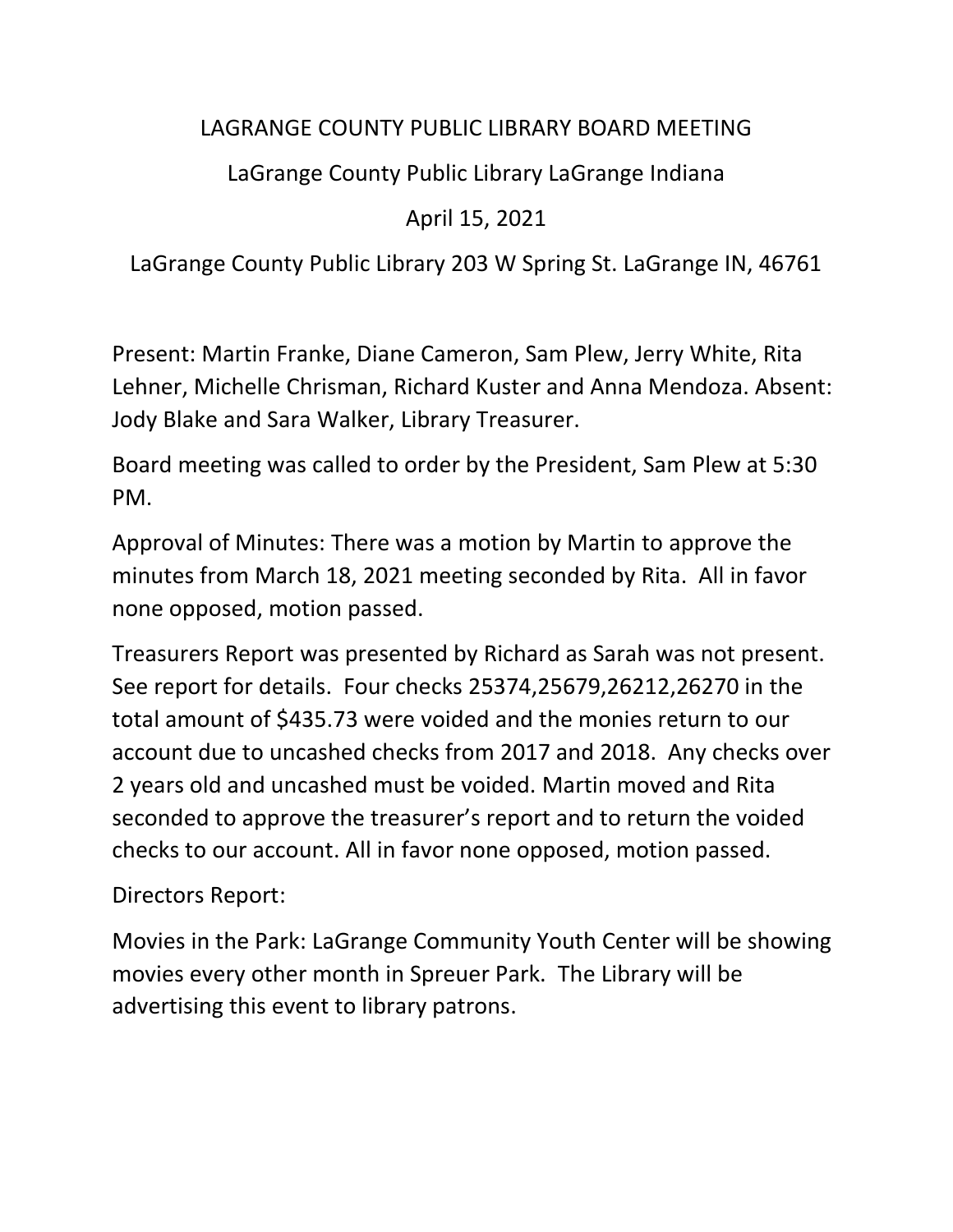Community Foundation: We have two funds with the Library name; one with \$20,080 and Dekko Foundation, \$50,475.20. No current disbursements have been made to the Library this from these accounts.

Video Surveillance System: 32 cameras in the main library, 11 in Topeka, none in Shipshewana. Camera's work but are not recording. We need new equipment to record at all facilities. Cost could be between \$10,000 and \$40,000. Facility Committee needs to meet and review. Also, look at insurance discount if installed at all facilities and working properly.

Collection HQ – Library is setup and information at engineers is 85% complete. Set up and training within a week.

Patron Request For Reconsideration of a Library Item; this form must be completed by a Patron if they have an objection about an item in the library. The completed form is reviewed by the Director and Assistant Director. A patron may appeal any decision to the Board. We have never had a request in the last 5 years. If we had a complaint the patron has refused to complete the form.

Update on Covid-19 issues. Masks are recommended by Dr. Pechin, County Health Officer, return to 40/hour week; including one weekend day and 1 evening after 5 pm. start one hour for cleaning. Both front and rear doors will be open. Branches 11am-5pm Monday-Friday, no Saturdays due to short staff. Possibly close one day during the week and open some hours on Saturday.

Facility Committee should meet before the May meeting. April 22 @ 4:30 PM. Look at purchase of new Ford Transit Van.

See Statistical Report included for the month of March of 2021. We have 55 schools on the TUBS program.